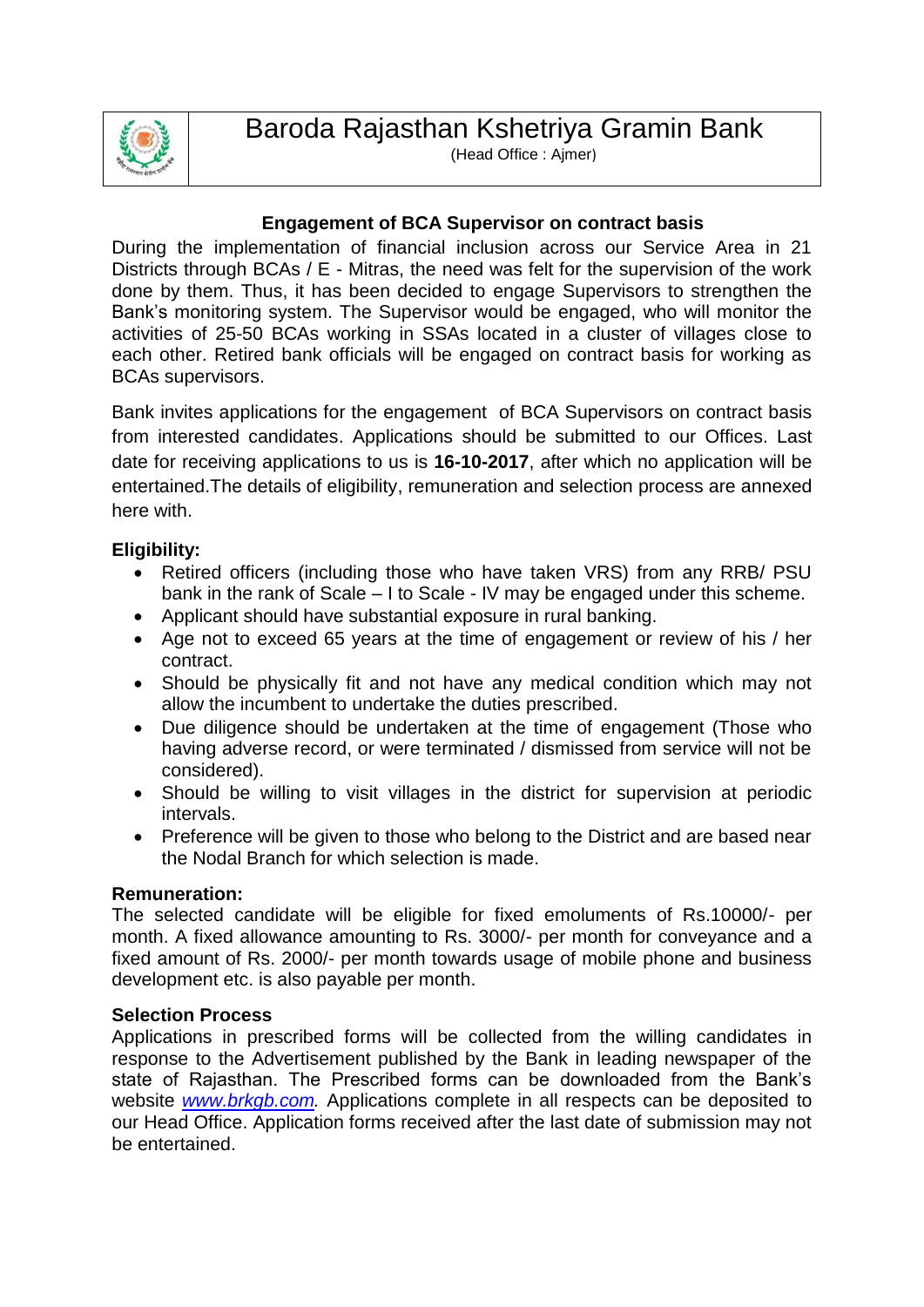The selection will be made through Group Discussion / Presentation followed by Interview by a committee headed by the Chairman and comprising of The General Manager, Regional Head, Chief Manager, HO; Senior Manager, Fl.

#### **Period of Contract:**

Engagement of BCAs Supervisor would be purely on contractual basis and the contract will be initially for a period of 6 months subject to review and can be extended on half yearly basis.

#### **Review of performance:**

The BCAs Supervisors will be directly reporting to the respective Regional Manager. The respective Regional Manager will review the performance of the Supervisor on monthly basis and recommend to Chairman for further continuation / termination of the contract based on his / her satisfactory performance.

## **Termination of engagement contract:**

The BCAs Supervisor will be required to give notice in writing, 15 days in advance in case he / she is interested for termination of the contract. The Bank will also give a notice of 15 days before terminating the contract. However, in case of misconduct / misbehaviour on the part of the BC Supervisor, the Bank reserves the right to terminate the services immediately without giving any prior notice.

# **Roles and Responsibility of the BC Supervisor:**

- $\triangleright$  To Ensure that banking services are made available to the identified villages through the BCs allocated to him / her..
- $\triangleright$  Ensuring that the BCs are aware of their roles and responsibilities and are performing accordingly.
- $\triangleright$  Periodically updating the BCs regarding rules, regulations and new products.
- $\triangleright$  Redress grievances of customers and submit feedback to link branch / Regional Office.
- $\triangleright$  Conduct meetings in villages to encourage villagers for availing of banking services of our bank through the BCs.
- $\triangleright$  Visit allocated villages in the district at least two days in a week.
- $\triangleright$  Monitoring and controlling the activities of the BCs in coordination with link branch.
- $\triangleright$  BC supervisor must ensure that
	- At least 5 to 10 accounts are opened or transactions in accounts are carried out in the village on an average per day.
	- At least one account per house hold is opened per day.
	- The BC is available on daily basis and transactions are being carried out regularly.
	- BCs should collect certified copies of "Aadhaar Cards" for onward submission to link branch so that they are promptly seeded in SAVING accounts.
	- BCs should collect application forms for Pradhan Mantri Suraksha Bima Yojana and Pradhan Mantri Jeevan Jyoti BimaYojana for onward submission to link branch.
	- BCs should collect application forms for Atal Pension Yojana
	- BCs should collect application forms for Overdraft facility under PMJDY Over draft scheme.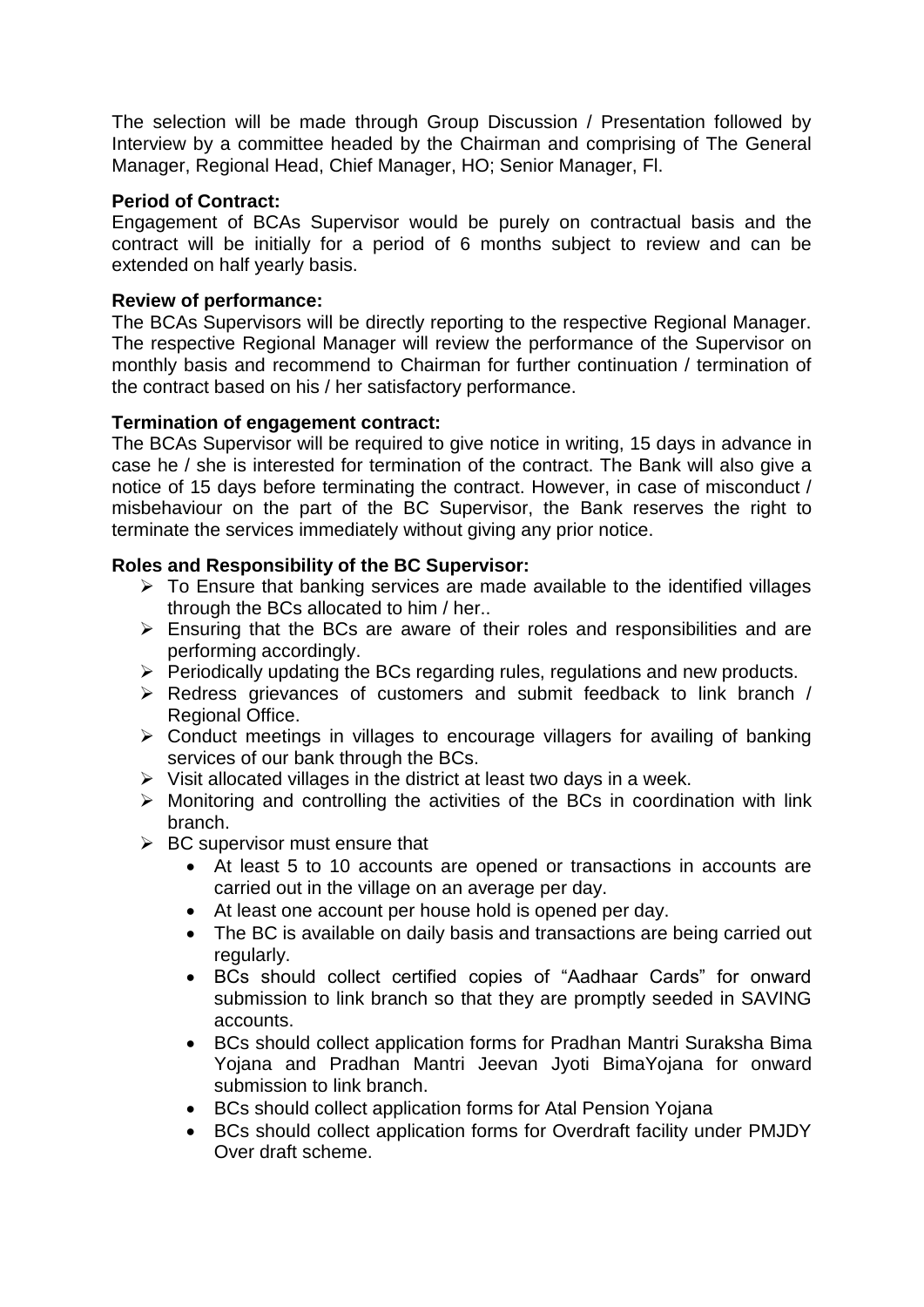- BC is engaged in recovery of bank dues from borrowers against Loans sanctioned / disbursed to them under various Loan schemes e.g. KCC, SHG, JLG, Sulabh Rin, Saral Krishi etc.
- BCs should help in distribution of Rupay cards to customers.

The BC Supervisor is also required to carry out the following duties

Coordinate with the branch and service provider for engagement of BCAs for the respective locations.

In the case of attrition of BCAs, coordinated action be carried out for substitution of BC at the earliest to ensure that continued banking services are provided in the village.

To ensure that the details of field BC and the Officer visiting the village are displayed

In case any information related to undesirable activity like misappropriation of funds / fraud / adverse feedback is received for any field BC the same be promptly reported to the Bank.

BCAs supervisor should submit the weekly report to the Regional Office on business/activity developments as stated above during the visit with copy Link Branches.

Maintain close coordination with Link Branch, Regional Office and service providers and submit the suggestions for improvement of BCAs activities, if any.

Any other duties assigned by the Bank.

On recommendations of Regional Head, the Bank may consider rewarding the supervisors performing exceptionally well. They may also be rewarded for proposing innovative ideas for business development.

Region should allocate village wise monthly target for business development under Financial Inclusion to Link Branches. The BC Supervisor is required to monitor the business garnered in each village vis-à-vis target. In case less than 50% target is achieved by BCAs for two consecutive months in any two quarters, the performance of the concerned BCAs Supervisor will also come under the scanner. The Regional Office may review the performance and corrective action may be initiated.

Place: Ajmer

:

Date: 05-10-2017 General Manager (Operations)